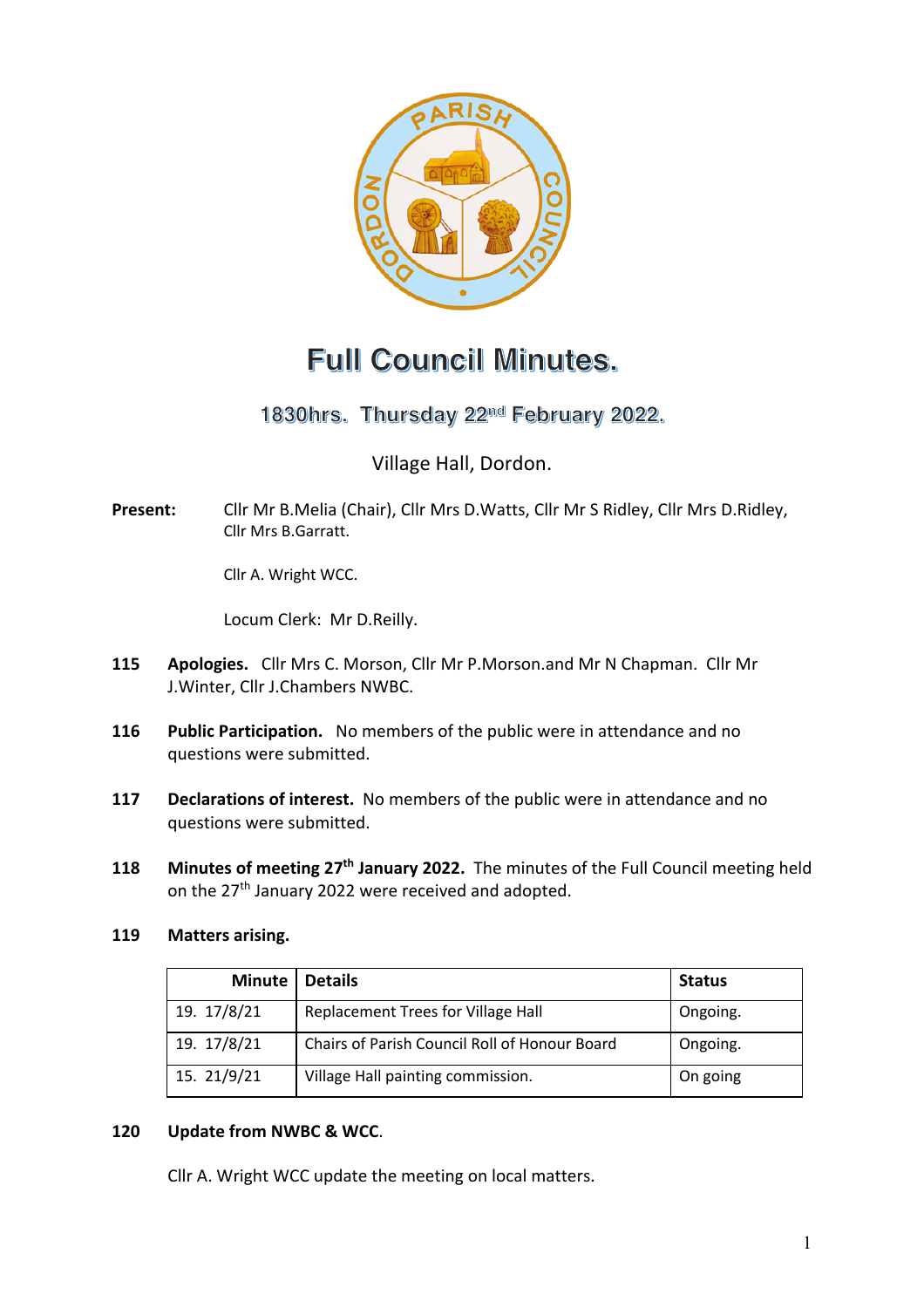#### **121 Finance update.**

a. Councillors scrutinised account balances and transactions from 18th January 2022 to 22nd February 2022.

## **1. Unity Trust Bank. Account 20449861. General Account.**

| Commitments: | 1. Planning With People: £1,500.00p |
|--------------|-------------------------------------|
|              | 2. Salary: £440.87p                 |
|              | 3. CAVA Payroll: £117.00p           |

Balance after Commitments: **£34,642.45p**

#### **2. Unity Trust Bank. Account 20449874.**

Balance on 22nd February 2022 = **£15,627.00p**

## **3. Petty Cash**

Balance on 22nd February 2022 = **Nil** 

#### **TOTAL PARISH COUNCIL FUNDS = £50,269.45p**

## **TRANSACTIONS - 18th January 2022 to 22nd February 2022.**

#### **1. Unity Trust Bank. Account 20449861. General Account.**

| 16Feb2022   | 06:25 | S/O to: Mrs Ann Reynolds                  | <b>SALARY</b>                   |           | 36,700.32 |
|-------------|-------|-------------------------------------------|---------------------------------|-----------|-----------|
| 16Feb2022   | 06:25 | S/O to: Mrs Debra Sullivan                | <b>SALARY</b>                   |           |           |
| 14Feb2022   | 06:40 | B/P to: Prestige Fire&Sty                 | 91375                           | $-124.80$ | 37,327.05 |
| 14Feb2022   | 06:35 | B/P to: Water Plus                        | ACC 0831149163                  | $-424.39$ | 37,451.85 |
| 08Feb2022   | 06:36 | B/P to: Mr M. Healey                      | INV 63. 180122                  | $-80.00$  | 37,876.24 |
| 08Feb2022 l | 06:35 | B/P to: Stronghold Locksmi                | INV 102. 140122.                | $-55.00$  | 37,956.24 |
| 07Feb2022   | 06:36 | B/P to: Dordon Church                     | S137GRANT<br>CRAFTGRP           | $-400.00$ | 38,011.24 |
| 01Feb2022   | 13:49 | B/P to: Ddn Community Cafe                | SEC 137 GRANT                   | $-400.00$ | 38,411.24 |
| 01Feb2022   | 12:57 | Transfer to 20449874                      |                                 | 15,000.00 | 38,811.24 |
| 01Feb2022   | 11:47 | B/P to: Ann Reynolds                      | <b>CLEANER</b>                  |           |           |
| 01Feb2022   | 11:47 | B/P to: BromfieldSurveyors                | ACC 3557                        | $-720.00$ | 53,900.18 |
| 26Jan2022   | 06:28 | B/P to: Warks CAVA                        | PAYROLL INV2021104              |           |           |
| 26Jan2022   | 06:27 | B/P to: David Reilly                      | <b>CLERK -SALARY JAN</b>        |           |           |
| 25Jan2022   | 17:12 | Inward Payment - DORDON PARISH<br>COUNCIL | <b>HSBC Closure</b><br>Transfer | 49,001.42 | 55,256.80 |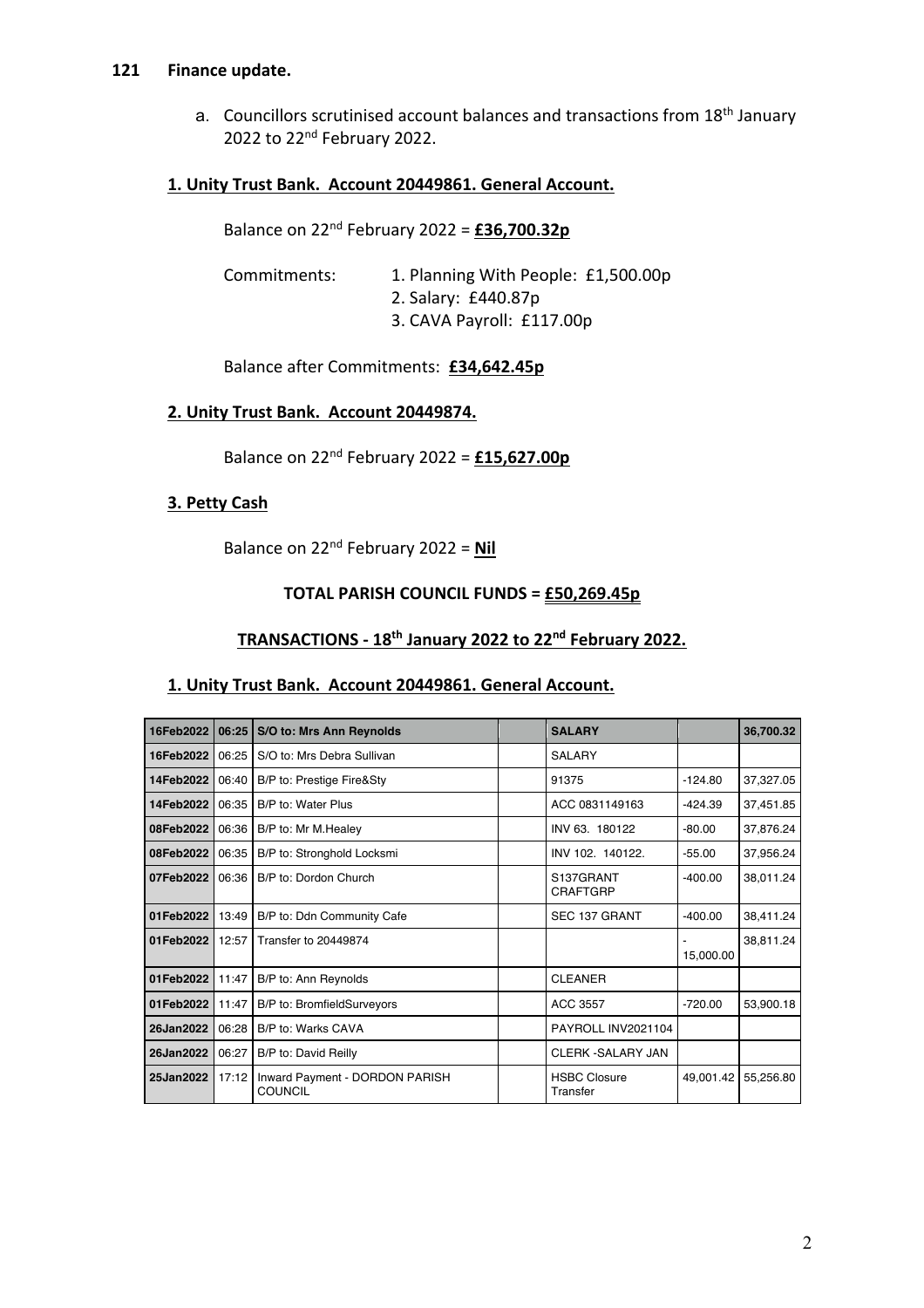## **2. Unity Trust Bank. Account 20449874.**

| 21Feb2022 | 03:13 | <b>R</b> Cole          | grace party            | 40.00     | 15,627.00 |
|-----------|-------|------------------------|------------------------|-----------|-----------|
| 18Feb2022 | 03:25 | Slimming World         | s world                | 65.00     | 15,587.00 |
| 16Feb2022 | 10:31 | DORINDA POLLARD        | Tuesday Tai Chi        | 20.00     | 15,522.00 |
| 11Feb2022 | 18:34 | MUNROE SA BP           | TAI CHI 11.2.22        | 30.00     | 15,502.00 |
| 11Feb2022 | 03:26 | Dordon Commu           | DORDON COMM STORE      | 137.00    | 15,472.00 |
| 11Feb2022 | 03:24 | Slimming World         | s world                | 65.00     | 15,335.00 |
| 09Feb2022 | 10:32 | DORINDA POLLARD        | Tuesday Tai Chi        | 20.00     | 15,270.00 |
| 07Feb2022 | 03:14 | Smith Becky            | <b>BECKY HALL HIRE</b> | 50.00     | 15,250.00 |
| 04Feb2022 | 18:35 | MUNROE SA BP           | TAI CHI 4.2.22         | 30.00     | 15,200.00 |
| 04Feb2022 | 03:27 | Slimming World         | s world                | 65.00     | 15,170.00 |
| 03Feb2022 | 13:43 | Slimming World         | s. world 26/27 jan     | 65.00     | 15,105.00 |
| 01Feb2022 | 18:35 | DORINDA POLLARD        | Tuesday Tai Chi        | 40.00     | 15,040.00 |
| 01Feb2022 | 12:57 | Transfer from 20449861 |                        | 15,000.00 | 15,000.00 |

- b. Cllrs scrutinised and approved purchase orders.
- **122 Dordon Neighbourhood Plan.** Cllr Mr S. Ridley gave an update on the Dordon Neighbourhood Plan consultation process.
- **123 Queen's Diamond Jubilee Fund**. The clerk updated on the arrangements to celebrate Her Majesty the Queen's Diamond Jubilee.
- **124 Planning Applications and consultations**. To consider consultation responses to submitted Planning Applications. **Clerk.**

| Reference     | <b>Details</b>                                                                                                 | <b>Status</b>                                    |
|---------------|----------------------------------------------------------------------------------------------------------------|--------------------------------------------------|
| PAP/2021/0663 | Land On The North East of J10<br>M42 Dordon/A5                                                                 | Live                                             |
| PAP/2022/0069 | 164, Long Street, Dordon, B78 1QA.<br>Erection of single detached 4 bedroom<br>dwelling with integral car port | Delegated.<br>Consultation end date:<br>12/03/22 |
| PAP/2022/0018 | Freasley Farm Barn, Freasley<br>Common Dordon. Single story extension                                          | Delegated.<br>Consultation end date:<br>04/03/22 |

**125 Correspondence.** To consider correspondence received by the parish council. **Clerk.**

| <b>Item</b> | <b>Subject</b>                                                            | <b>Status</b> |
|-------------|---------------------------------------------------------------------------|---------------|
|             | Keep Britain Tidy. Great British Spring Clean<br>$2022.$ $25/03 - 10/04.$ | Live          |
|             | Jubilee Beacons.                                                          | Live          |